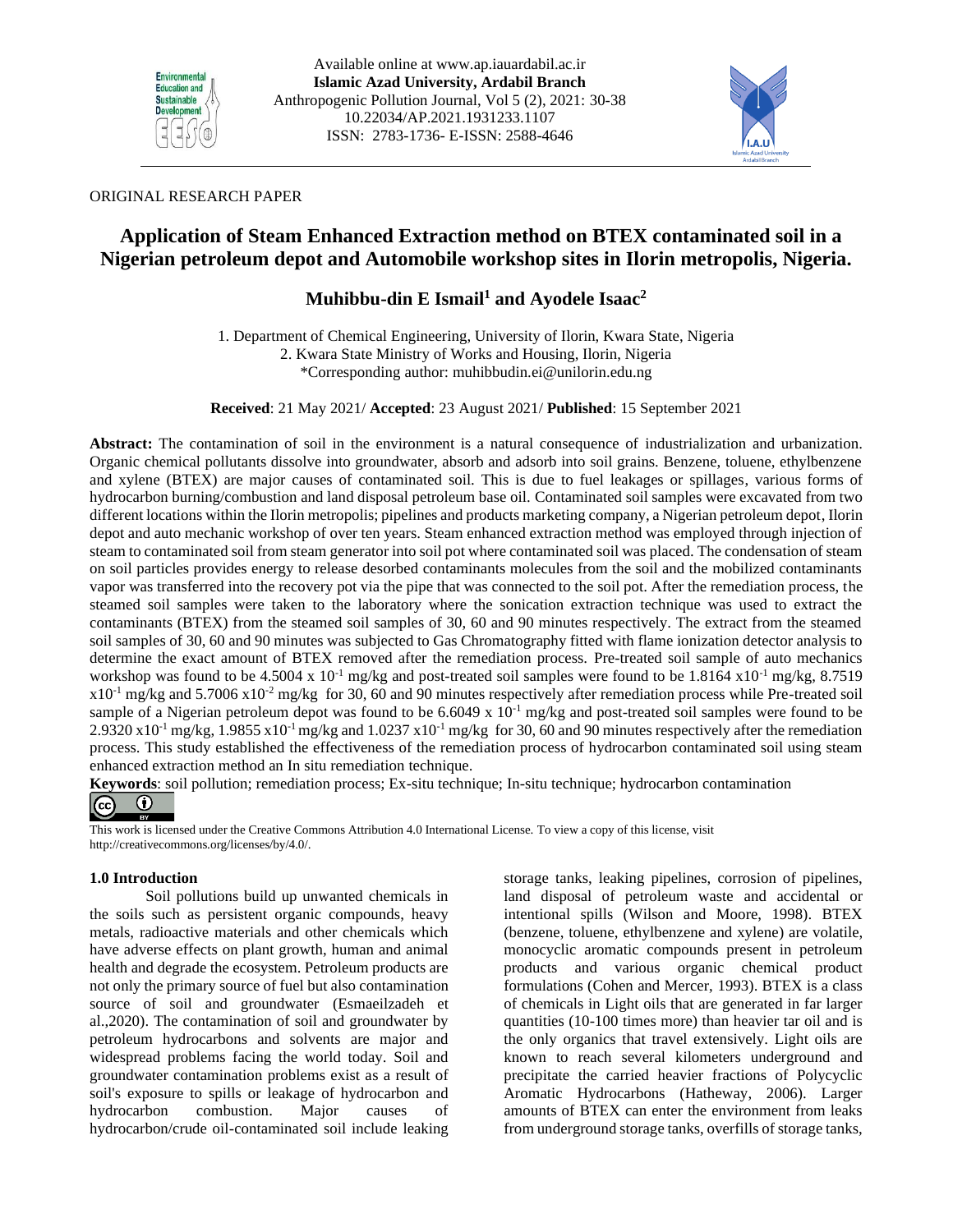fuel spills and landfills. BTEX compounds easily move through the soil and can make their way into the groundwater, contaminating public and private water systems and the soil in between. Besides gasoline, BTEX can be found in many of the common household products and typically of about 18% gasoline (US Environmental Protection Agency, 2010). Lutty et.al (1994) reported that most complex chemical compound of BTEX tends to have a potential to cause severe health concern of particular importance on building and environmental standpoints. Most people are exposed to small amounts of BTEX compounds in the ambient (outdoor) air, work and in the home (US Environmental Protection Agency, 2010). The possible health effects of BTEX exposure vary greatly and depend on the amount and duration of a person's exposure, as well as their personal circumstances.

Soil treatment technologies are developed and evaluated to conform to regulatory demands which may require or suggest that residual total petroleum hydrocarbon concentrations in soil be reduced below the remediation objective. There are many technologies available for treating sites contaminated with petroleum hydrocarbons and coal gas contaminants specifically. The treatment selected depends upon contaminant and individual site characteristics, regulatory requirements, costs and time constraints (Riser– Roberts, 1998). Ex-situ remediation techniques involve removing the soil from the subsurface to treat it. The major disadvantage of Ex-situ techniques is that are too expensive and old fashion of remediation compare to In-situ remediation techniques which are more vibrant, economical, timely and environmentally friendly. In-situ remediation techniques involve leaving the soil in its original place and bringing the treatment mechanisms to the soil. In situ treatment techniques have found wider acceptance among Brownfield stakeholders (Riser-Roberts, 1998). Remediation schemes should be chosen to suit the circumstances of a particular site to achieve cost-effective solutions to soil complex problems (US Environmental Protection Agency, 2010). In this study, the Steam Enhanced Extraction (SEE) treatment method was adopted. Steam Enhanced Extraction (SEE) involves the injection of steam into contaminated soil and the recovery of mobilized groundwater. This method is selected because it can be used in difficult locations such as in between buildings, beneath buildings, in deep zones, and locations where there are established infrastructures such as buried utilities and aboveground piping. They are also relatively fast, meaning that the contaminants can be treated and removed on time. It has been demonstrated that heating the soil can greatly accelerate the removal of volatile hydrocarbon compounds (Scientific American, 1999; Buettner et. al., 1992). Heating the contaminated area with steam will reduce the treatment time, depending on site characteristics, compared to treatment at ambient temperatures. Steam injection techniques were first used in 1933 (White and Moss, 1983) and approximately 80% of tertiary oil produced worldwide has been recovered by

thermal methods, primarily steam injection (Ahner and Sufi, 1994).

This study is aimed to remediate BTEX contaminated sites in auto-mechanic workshops and a petroleum depot

#### **2.0 Research Methodology**

2.1 Description of Study Area

Kwara State is one of the States in Nigeria that is located in the North Central and it has an estimated population of 2.3 million people with sixteen Local Government Areas (Population census, 2006). The sites selected for this research work are located in Ilorin East Local Government Area. The NNPC depot (gas station) site as the case study, where the transfer of diesel, petrol and kerosene from the storage tank takes place and it has been in existence for more than three decades.it is on latitude and longitude  $8^033'38.73''N$  and  $4^045'33.88''$  E respectively. While the auto-mechanic workshop which was the second site selected for this study where the repairing of motor vehicles has been carried out for more than ten years. It is on latitude and longitude 8 <sup>0</sup>28'14.15"N and 4<sup>0</sup> 34'05.49"E respectively.

#### **2.2 Excavation of the Soil Samples from the Contaminated Site**

The petroleum depot is very close to essential places like farmland. The spillage of gasoline, diesel and kerosene occurred as a result of transferring of petroleum products from the storage tanks to other tanks, accidental spills and leakage from the pipelines. Some specific spots in the depot were considered due to spillage that occurs during the normal depot operations. Spots considered at the Auto-mechanic workshop were locations where the grass has not grown. A small portion of the soil was excavated from the selected sites and the location was dug in rectangular shape with the following dimensions; 25cm depth, Length 25cm and width 30cm in the selected sites and the soil samples were stored in the polythene bag to guide against environmental influence.

### **2.3 Set-Up of the Experimental Apparatus for the Remediation Process**

Since thermal remediation process requires a form of heat for the remediation process to take place. Considering Steam Enhanced Extraction (SEE) method of reclaiming/remediating the soil as a form of thermal remediation process/procedure which involves the injection of steam through the contaminated well and the recovery of the contaminants from the soil. The steam was supplied by locally made steam generator set to generate the heat needed/required for the remediation process. It is, therefore, necessary for the steam to be injected into the soil to be considered which goes a long way in determining the effectiveness of the remediation process. Since, for good remediation to take place steady energy in form of heat (steam) must be supplied to the contaminated soil, which is corresponding to the time/duration.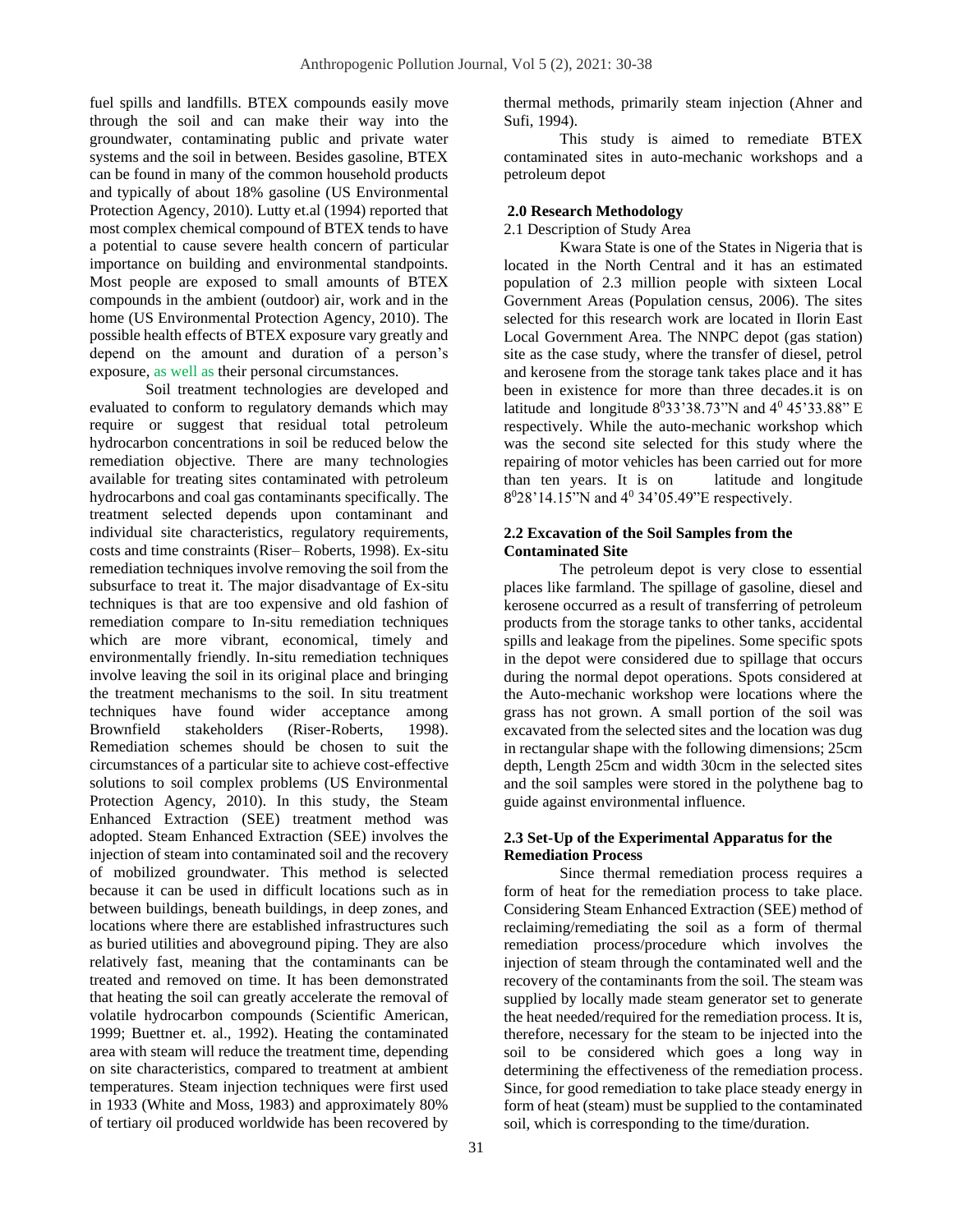# 2.3.1 Steam Generating Set

The steam generating set consists of two parts; a furnace in which combustion of fuel takes place and fed water that was converted into steam by the absorption of heat produce by the combustion of charcoal.

# 2.3.2 Soil Pot

This is made of mild steel material of 2 mm thickness rolled into a cylindrical shape and placed few meters beside the steam-generating set mainly to store the contaminated soil and to constantly receive the supply of steam from the steam set to remove the (BTEX) contaminants from the soil. This pot contained two pipes, the steam injection pipe and the extraction pipe. Both pipes are perforated from the beneath to the middle and the injection pipe conveyed the steam into the contaminated (BTEX) soil sample and the extraction pipe absorbed the desorbed contaminants (BTEX) from the soil and transferred it to the recovery pot.

### **2.3.3 Recovery Pot**

This is made of mild steel material of 2 mm thickness rolled into a cylindrical shape and connected to an extraction pipe. The extraction pipe conveyed the desorbed contaminants (BTEX) from the soil pot to the recovery pot for further action.

#### **2.4 Principle of Steam Enhanced Extraction (SEE) Method**

Steam Enhanced Extraction (SEE) involves the injection of steam through the injection pipes and the recovery of mobilized contaminants and vapor from the recovery pipes. The steam was injected into the contaminated (BTEX) soil in the soil pot through the injection well for a period of 30, 60 and 90 minutes respectively. The steam-heated the soil matrix, causing the more volatile compound to vaporize. The heat increases the vapor pressure of the less volatile compound and decreases their viscosity which made them easier to desorb from the soil particles. The condensation of steam on soil particles provides energy to release desorbed contaminants molecules from the soil and the mobilized contaminants vapor was transferred into the recovery pot via the pipe that was connected to the soil pot from the extraction pipe. After the remediation process, the steam soil samples were taken to the laboratory where the sonication extraction technique was used to extract the contaminants (BTEX) from the steamed soil samples of 30, 60 and 90 minutes respectively. The extract from the steamed soil samples of 30, 60 and 90 minutes were taken to the laboratory where they were injected into HP 6890 gas chromatography flame ionization detector (GC-FID) machine to determine the exact amount of BTEX composition of Benzene, Toluene Ethylbenzene, Para-Xylene, Ortho-Xylene and Meta-Xylene present after the remediation process.

#### **2.5 Sonication Extraction Technique**

McCartney bottles were dried in the oven at temperature 105℃ and were transferred to the desiccator to cool to laboratory temperature and the weights of the bottles were measured. 5.0g of the soil sample was weighed into the McCartney bottle and covered with the appropriate threaded cover-lined with silicone. 10ml of the extracting solvent, carbondisulphide  $(CS_2)$  was measured and poured into the soil sample in the bottle. The bottle containing the soil samples with the extracting solvent was placed in the sonicator for about 2hrs for the extraction at the temperature 27℃. The filtrate was recovered in a fast manner through the filter paper and 1.0ml was transferred into the 2ml gas chromatography vial for the injection into gas chromatography system.

#### **2.6 Gas Chromatography Analysis:**

HP 6890 gas chromatography with a flame ionization detector (GC-FID) was used to analyze the BTEX content in the soil sample in selected locations. A capillary column type HP 5MS with the following dimension length, inner diameter and particle size set at  $(30 \text{ m} \times 0.25 \text{ mm} \times 0.25 \text{ \mu m})$  was attached to the injection port. The flow rate of carrier gas (hydrogen) was 1.0 mL/min, the hydrogen pressure and compressed air were set at 22psi and 28psi respectively. The injection temperature was split injection set at 150℃, the detector temperature at 320℃ and the oven temperature was programmed at 50℃ with the 1st ramped 5℃/min to 150℃ and 2nd ramped at 10℃/min to 250℃ . A 1mL aliquot of the final solution was injected in the GC (split ratio; 20: 1).

# **2.7 Geotechnical Test: Soil Porosity, Soil Permeability, Moisture Content and Soil Texture.**

The geotechnical test was performed on the soil samples to determine the identity of the soil samples used in the experiment.

#### **2.7.1 The Soil Porosity**

The Fetter C.W 1994 method was adopted to determine the porosity of the soil sample. A beaker filled up with soil sample to 100ml; 100ml of water was measured and poured into a graduated cylinder. Water in the graduated cylinder was poured slowly and carefully into the beaker until the water reached the top of the soil sample. The remaining volume of water in the graduated cylinder was measured and recorded. The remaining volume of water was subtracted from the total volume and this represents the volume of water added to the soil sample. The volume of water added to the soil sample was noted, this is the pore space. The procedure was repeated with the second soil sample (Sample B)

The porosity of the soil samples was determined by using the equation below

Where;

The total volume of water  $= V1$ 

The total volume of water remaining =  $V2$ 

Volume of water added to the soil sample=V1 –V2, Pore space=  $V1-V2$ 

% porosity= (pore space)/ (Total volume of water)) $\times 100$ % porosity =  $(V1-V2)/(V1)$ ) ×100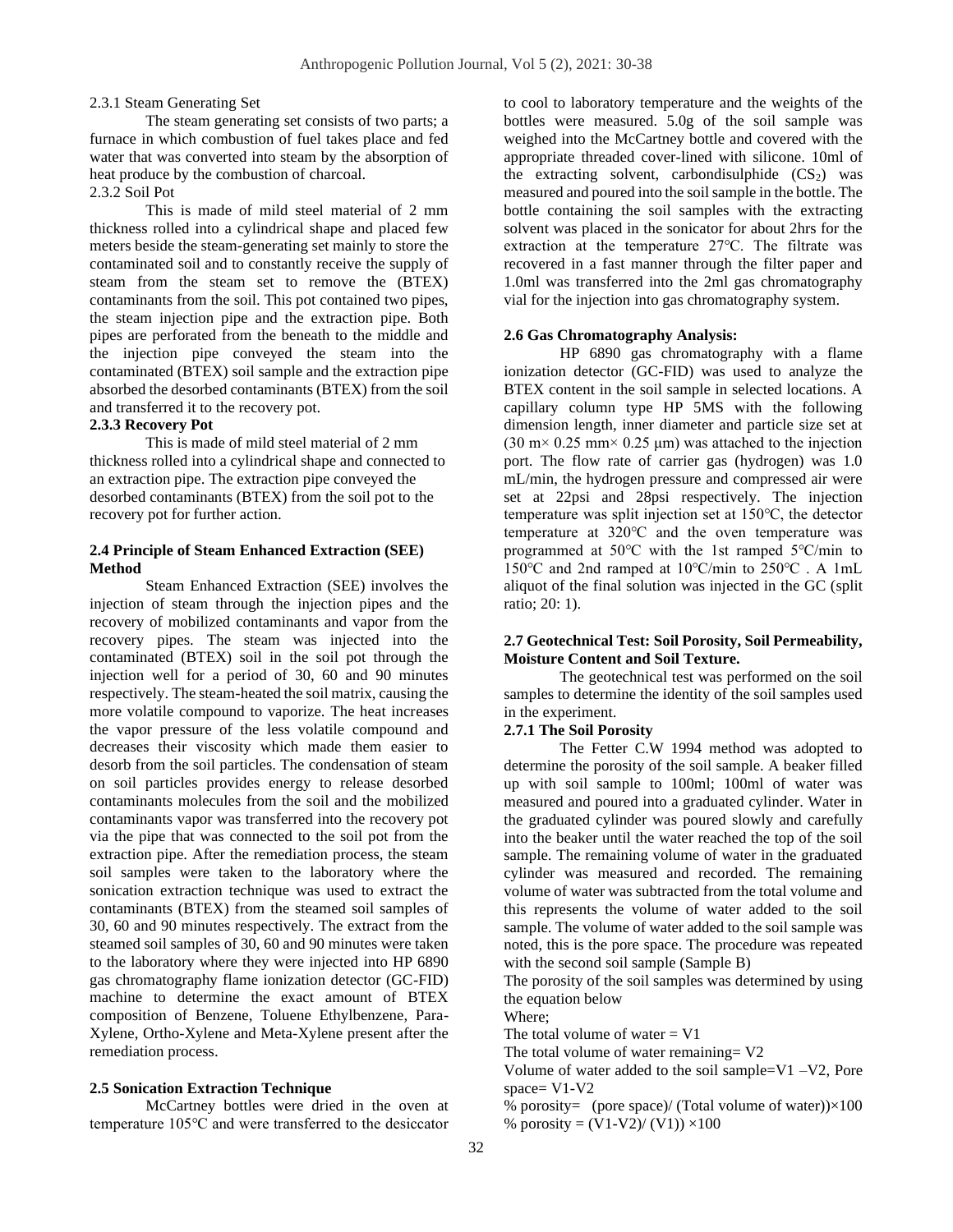% pore space  $=$  (pore space / total volume) x 100

#### **2.6.2 The Soil Permeability**

Permeability is a property of a porous material that permits passage of fluids through interconnecting conditions. The principle behind the test is Darcy's law for laminar flow. The permeability was calculated using the equation:

KT 
$$
=
$$
 QL/  
(2) Ath

Where;

 $KT = coefficient of permeability at temperature T, cm/sec$  $L =$  length of specimen in centimeters

 $t =$  time for discharge in seconds

 $Q =$  volume of discharge in cm3 (assume 1 mL = 1 cm3) A = cross-sectional area of permeameter  $(=\pi D2/4, D=$ inside diameter of the permeameter)

 $h = hydraulic$  head difference across length L, in cm of water; or it is equal to the vertical distance between the constant funnel head level and the chamber overflow level.

#### **2.7.3 Moisture Content**

The oven-drying method of English Standard Institution (E.S.I) part II-1973 was adopted to determine the moisture content of the soil sample. A clean container of non-corrodible material with a lid was weighed and recorded. A small quantity of moist soil was placed in the clean container weigh and recorded. The lid was taken off and the clean container with the moist soil was placed in an oven for 24 hours and the temperature was maintained at 105℃-110℃. After the drying, the clean container was cooled in a desiccator. The lid with the clean container and the drying soil was weighed and recorded. The procedure was repeated for soil sample B.

Using equation 3

where;

 $W1 = Weight of an empty clean container with lid$  $W2=$  Weight of clean container with lid + wet soil W3=Weight of clean container with lid+ dry soil Wcontent=  $(W2 - W3)$ /  $(W2 - W1) \times 100$ (3)

# **2.7.4 Soil Texture**

Soil textural determination was done using the hydrometer method described by Bouyoucos (1951). The soil samples were air-dried and sieved then 50g was measured for the test and 10% of calogon (sodium hexametaphosphate) was added to it in a measuring cylinder. It was stirred and allowed to settle for 40 secs and a hydrometer reading was taken. In another 2hrs another hydrometer was taken again. The percentage of sand, clay and silt in the soil samples can be determined.

After 40 seconds, the sand has settled and the hydrometer reading reflects the grams of silt  $+$  clay in 1 litre of the suspension.

% Sand = (Sample mass - 40 second reading)/ Sample  $mass \times 100$ 

% Clay = (Two hour reading) / Sample mass  $\times$  100

% Silt =  $(100\% - \% \text{ sand} - \% \text{ clay})$ 

# **3.0 Discussion of Results**

3.1 BTEX Composition from the Pre-treated (PRT) and Post-treated (PST) Soil Samples in the Selected Locations.

Table 1 presents the amount of BTEX in the pre-treated Soil Sample of the auto-mechanic workshop. From Table 1, the total amount of BTEX was  $4.50043\times10^{-1}$  of which Benzene is  $4.41952 \times 10^{-3}$ , Toluene is  $4.23005 \times 10^{-3}$ , Ethylbenzene is  $1.10544 \times 10^{-2}$ , Para-Xylene is  $3.80953\times10^{-2}$ , Meta-Xylene is  $3.78430\times10^{-1}$  and Ortho-Xylene is  $1.95715 \times 10^{-2}$  respectively. From the results, the amount of BTEX composition in ascending order of Meta-Xylene, Para-Xylene, Ortho-Xylene, Ethylbenzene, Toluene and Benzene.

Table 1: Amount of BTEX composition in a pre-treated soil sample of auto-mechanic workshop

| <b>BTEX COMPOUNDS</b> | AMOUNT OF BTEX PRESENT BEFORE THE REMEDIATION PROCESS (mg/Kg) |  |
|-----------------------|---------------------------------------------------------------|--|
| Benzene               | $4.41952\times10^{-3}$                                        |  |
| Toluene               | $4.23005\times10^{-3}$                                        |  |
| Ethyl benzene         | $1.10544\times10^{-2}$                                        |  |
| Para-Xylene           | $3.80953\times10^{-2}$                                        |  |
| Meta-Xylene           | $3.78430\times10^{-1}$                                        |  |
| Ortho-Xylene          | $1.95715\times10^{-2}$                                        |  |
| <b>TOTAL</b>          | $4.50043\times10^{-1}$                                        |  |
|                       |                                                               |  |

Table 2 shows that there is variation in the total amount of BTEX present after the remediation process in the selected soil samples of the Auto-mechanic. 1.81638×10-1 mg/kg of the contaminants BTEX was recorded after the steaming time of 30 minutes while 8.75194×10-2 mg/kg and 5.70056×10-1 mg/kg of the BTEX was present after the steaming time of 60 minutes

and 90 minutes respectively. The Porosity of the sandy loam allows the persistence penetration of the steam into the soil and thereby reducing their viscosity and makes it easy for BTEX to vaporize and desorb from the soil particles which eventually caused the reduction in the amount (Art, 1993).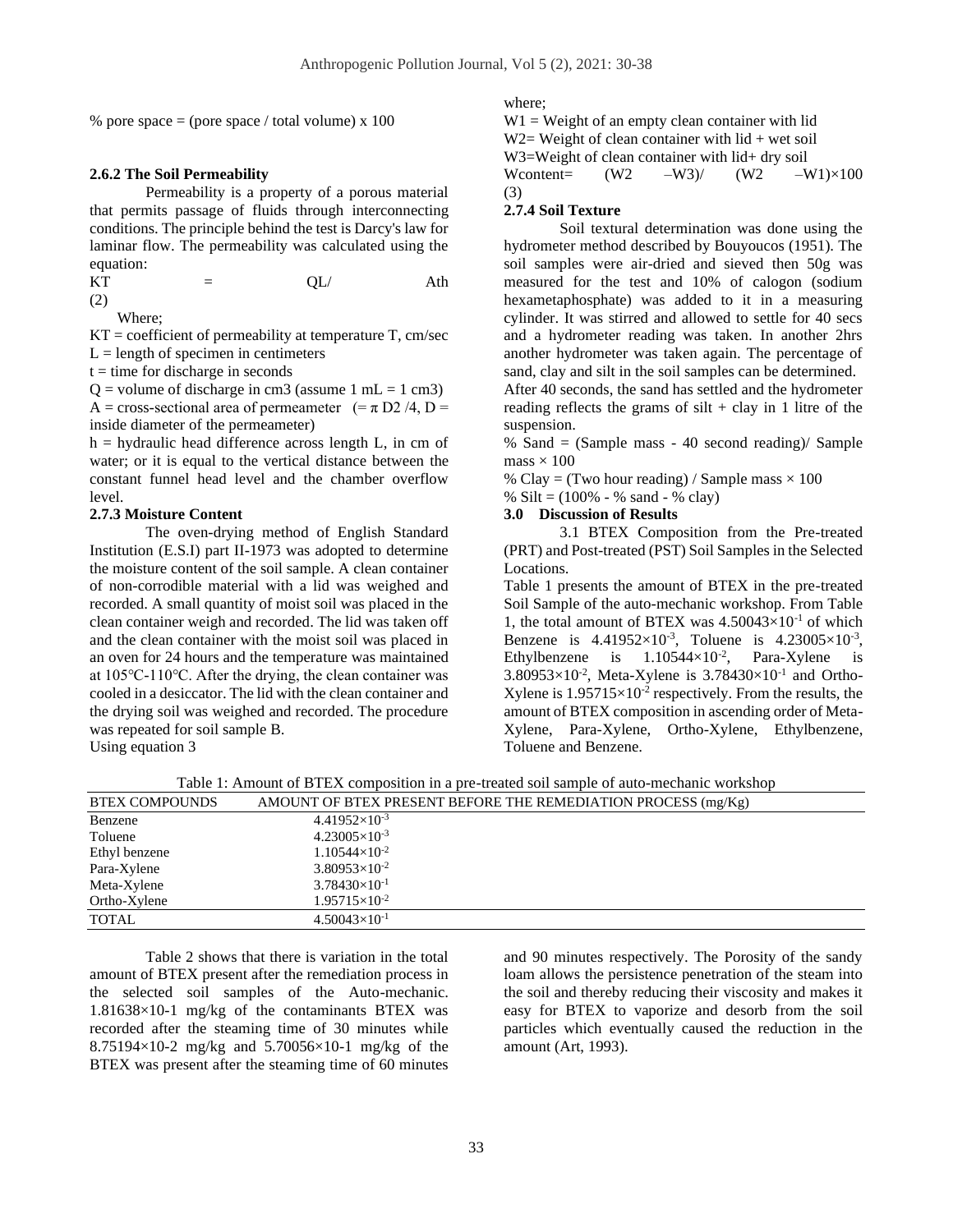| BTEX COMPOUNDS AMOUNT OF BTEX PRESENT AFTER THE REMEDIATION PROCESS (mg/Kg) |                         |                                                                                  |                        |  |
|-----------------------------------------------------------------------------|-------------------------|----------------------------------------------------------------------------------|------------------------|--|
|                                                                             |                         | Steaming Time of 30minutes Steaming Time of 60minutes Steaming Time of 90minutes |                        |  |
| Benzene                                                                     | $2.81413\times10^{-3}$  | $1.84494\times10^{-3}$                                                           | $3.98423\times10^{-5}$ |  |
| Toluene                                                                     | $2.84738\times10^{-3}$  | $2.02276\times10^{-3}$                                                           | $8.64963\times10^{-4}$ |  |
| Ethyl benzene                                                               | $4.76630\times10^{-3}$  | $2.21812\times10^{-3}$                                                           | $6.16978\times10^{-4}$ |  |
| p-Xylene                                                                    | $1.31578\times10^{-2}$  | $2.71119\times10^{-3}$                                                           | $1.61992\times10^{-3}$ |  |
| M-Xylene                                                                    | $1.49299\times10^{-1}$  | $7.47449\times10^{-2}$                                                           | $5.12145\times10^{-2}$ |  |
| $O-X$ ylene                                                                 | $7.370432\times10^{-3}$ | 3.97748×10-3                                                                     | $2.64947\times10^{-3}$ |  |
| <b>TOTAL</b>                                                                | $1.81638\times10^{-1}$  | $8.75194\times10^{-2}$                                                           | $5.70056\times10^{-2}$ |  |

TABLE 2: Amount of BTEX composition in post-treated soil samples of the auto-mechanic workshop at different time (30, 60 and 90 minutes)

From Table 3,  $6.60493 \times 10^{-1}$  mg/kg is the total amount of BTEX present in the petroleum depot soil sample. The BTEX composition has Ethylbenzene and Toluene to be  $1.83230\times10^{-3}$  mg/kg and  $3.70916\times10^{-4}$  mg/kg respectively, while Benzene, Para-Xylene, Meta-Xylene and Ortho-Xylene were  $2.55226\times10^{-5}$  mg/Kg,  $5.75611\times10^{-2}$  mg/Kg,  $5.85317\times10^{-1}$  mg/Kg and  $1.53865\times10^{-2}$  mg/Kg respectively.

Table 3: Amount of BTEX composition in pre-treated (PRT) soil sample of Petroleum depot

| <b>BTEX COMPOUNDS</b> | AMOUNT OF BTEX PRESENT BEFORE THE REMEDIATION PROCESS (mg/Kg) |
|-----------------------|---------------------------------------------------------------|
| Benzene               | $2.55226\times10^{-5}$                                        |
| Toluene               | $3.70916\times10^{-4}$                                        |
| Ethyl benzene         | $1.87006\times10^{-3}$                                        |
| P-Xylene              | $5.75611\times10^{-2}$                                        |
| M-Xylene              | $5.85317\times10^{-1}$                                        |
| $O-X$ ylene           | $1.78700\times10^{-2}$                                        |
| <b>TOTAL</b>          | $6.60493\times10^{-1}$                                        |

Table 4 shows the amount of BTEX present after the remediation process in gas-station soil sample.  $2.93203\times10^{-1}$  mg/kg of the amount of BTEX recorded after the steaming time of 30 minutes while  $1.98546\times10^{-1}$ mg/kg and  $1.02370\times10^{-1}$  mg/kg of steaming time of 60 minutes and 90 minutes respectively. From table 4, further steaming of the BTEX polluted soil samples led to the reduction in the amount of BTEX present in the soil. These

consecutive reductions can be attributed to the evaporative temperature of VOCs which usually occur at a temperature less than 100℃ (Art, 1993). The porosity of the soil allows the persistence injection and movement of the steam within the soil particles; this makes the steam stay longer thereby increasing the temperature of the soil samples and caused the BTEX to vaporize and then a further reduction in BTEX composition.

Table 4: Amount of BTEX composition in post-treated (PST) soil samples of Petroleum depot at a different time of 30, 60 and 90 minutes

|               | BTEX COMPOUNDS AMOUNT OF BTEX PRESENT AFTER THE REMEDIATION PROCESS (mg/Kg) |                                                 |                          |  |
|---------------|-----------------------------------------------------------------------------|-------------------------------------------------|--------------------------|--|
|               |                                                                             | Steaming Time of 30mins Steaming Time of 60mins | Steaming Time of 90 mins |  |
| Benzene       | $8.02369\times10-6$                                                         | $5.36115\times10-6$                             | $3.63368\times10-6$      |  |
| Toluene       | $1.81765\times10-4$                                                         | $1.20443\times10-4$                             | $9.87794\times10-5$      |  |
| Ethyl benzene | $1.83230\times10-3$                                                         | $3.82337\times10-4$                             | $2.95379\times10-5$      |  |
| P-Xylene      | $7.92318\times10-3$                                                         | $4.50436\times10-3$                             | $2.71146\times10-3$      |  |
| M-Xylene      | $2.65350\times10-1$                                                         | $1.81781\times10-1$                             | $9.24602\times10-2$      |  |
| O-Xylene      | $1.53865 \times 10^{-2}$                                                    | $1.17526\times10-2$                             | $7.03393\times10-3$      |  |
| <b>TOTAL</b>  | $2.93203\times10-1$                                                         | $1.98546\times10-1$                             | $1.02370\times10-1$      |  |

#### **3.2 The Geotechnical result test of the soil samples.**

The results from the Geotechnical test present 0.4 and 0.5 as porosity values for auto-mechanic and gasstation soil samples respectively. The permeability test gives 1.6cm/minute for Auto-mechanic soil and 1.5cm/minute for Petroleum depot soil. The moisture content for the two soil samples was 20.27% and 20% for the Auto-mechanic workshop and Petroleum depot soil samples respectively. The soil texture analysis presents the auto-mechanic workshop soil sample to be 64% Sand, 9.4% clay and 26.6% Silt while the Petroleum depot soil sample composed of 65.52% Sand, 10.48% clay and 24% Silt. The sand, silt and clay values distribution obtained from the textural analysis were measured from the soil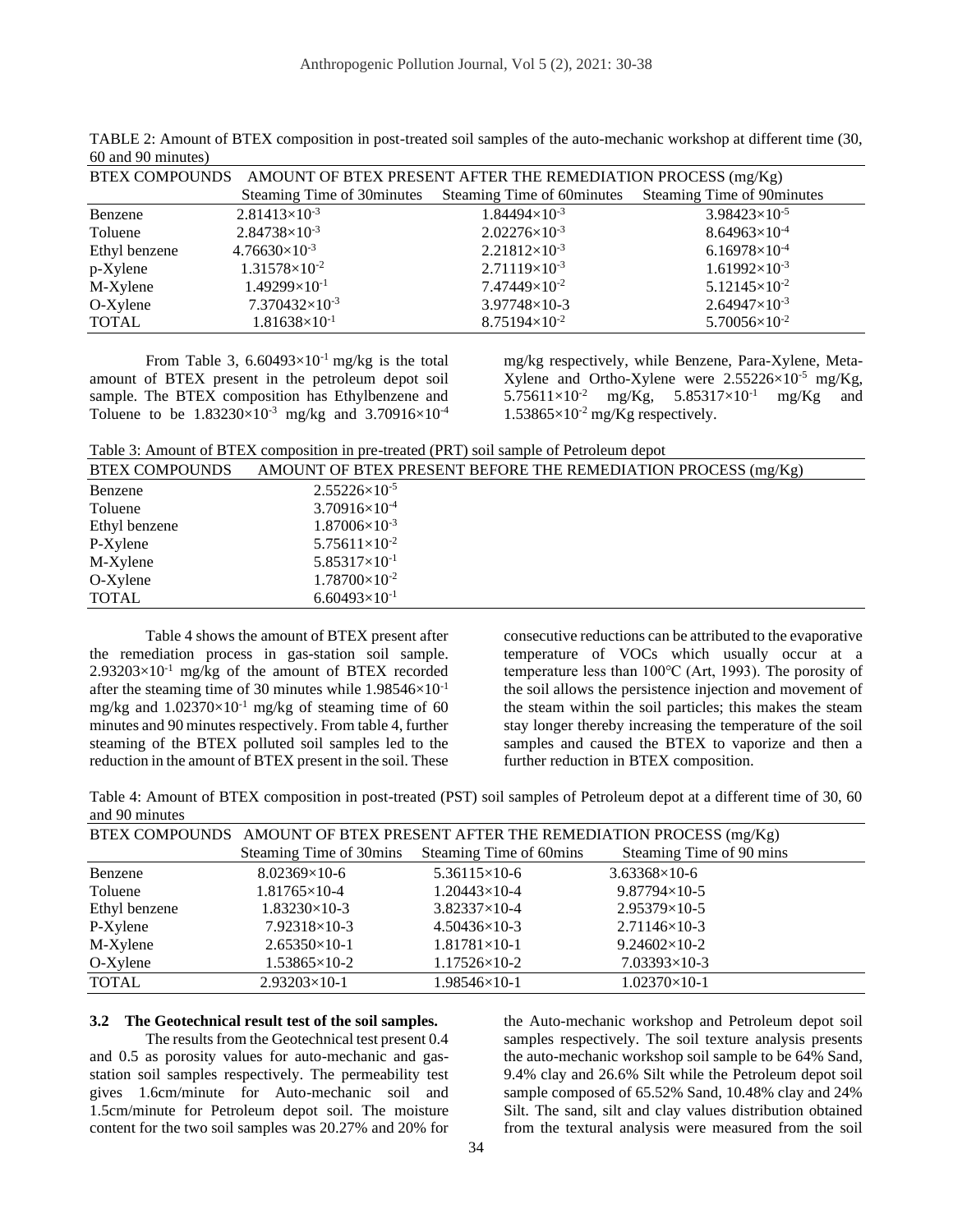texture triangle and the corresponding soil samples in both locations were identified as sandy loam. The values obtained from the geotechnical test in this study fall within the limits of ASTM'S international geotechnical engineering standard for the sandy loam Ahaneku (2011).

#### **3.3 Effectiveness of the Steam Enhanced Extraction (SEE) Method**

The effectiveness of the remediation process at a different time of 30, 60 and 90 minutes respectively in the selected sites were evaluated using equation Where;

 $E =$  Effectiveness

 $CB =$  amount of BTEX in pre-treatment

 $CA =$  amount of BTEX in post-treatment

 $E = (CB-CA)/CB \times 100\%$ 

Effectiveness= (amount of BTEX in pretreatment)-(amount of BTEX in post-treatment)/ (amount of BTEX in pre-treatment)  $\times$ 100%

For the Auto-mechanic workshop soil sample

From Table 1, the total amount of contaminants (BTEX) present before the treatment was  $4.50043\times10^{-1}$ mg/kg and after the steaming period of 30 minutes, the total amount of contaminants (BTEX) present after the remediation process was  $1.8163 \times 10^{-1}$ mg/kg in the soil sample. Therefore, the effectiveness was evaluated

ESEE t30 =  $(0.450043)-(0.81638)/(0.450043) \times 100 =$ 59.63988% ESEE  $t30 = 59.64\%$ ESEE t60= (0.450043)-(0.0875194) /0.450043×100 = 80.55% ESEE  $t60 = 80.55\%$ ESEE  $t90 = (0.450043)-(0.0570056)/0.450043\times100=$ 87.32% ESEE  $t90 = 87.32\%$ 

For Petroleum depot soil sample

From Table 3, the total amount of contaminants (BTEX) present before the treatment is 6.60493×10- 1mg/kg and but after the steaming period of 30minutes the total amount of contaminants (BTEX) present after the

remediation process was 2.93203×10-1 mg/kg ) Therefore, the effectiveness is evaluated

ESEE  $t30 = (0.660493) - (0.293203)/0.660493 \times 100 =$ 55.608% ESEE  $t30 = 55.61\%$ ESEE t60 =  $(0.660493)-(0.19854)/0.660493 \times$ 100=69.9406% ESEE  $t60 = 69.94\%$ ESEE t90 =  $(0.660493)-(0.102370)$  /0.660493  $\times$  100= 84.501% ESEE  $t90 = 84.50\%$ 

Table 5 shows the summary of the effectiveness of the steam enhanced extraction process for automechanic workshop and gas-station soil sample at a different steaming time. In the auto-mechanic workshop, 59.64 % effectiveness was obtained for the steaming time of 30minutes but after a steaming time of 60 minutes, the effectiveness of the remediation process increased to 80.55 % and for a steaming time of 90minutes further increase was observed in the effectiveness of the remediation process (87.32%). In gas-station, 55.61% of the effectiveness was obtained for a steaming time of 30 minutes but for a steaming time of 60 and 90 minutes, the effectiveness was found to be 69.94% and 84.50% respectively. This shows that the more the steaming time the more the effectiveness of the remediation process. The surge in the effectiveness of the remediation process was attributed to the decrease in the amount of BTEX present after the remediation process. The soil type may influence the process of removal of BTEX considering the porosity of the soil which allows the persistence penetration of steam into the soil and in turn aid BTEX to vaporize and desorb from the soil particles. Sleep and McClure (2001) described volatile organic compounds as those compounds that vaporize at a temperature usually less than 100℃. The more the steam is injected into the soil sample the more the BTEX vaporize from it because of its nature of volatility and this led to the reduction in BTEX and which eventually increases the effectiveness of the remediation process.

Table 5: Summary of the Effectiveness of the remediation process in the auto-mechanic workshop and petroleum depot soil sample

| Steaming Time (minutes) | Effectiveness of remediation process (%) |                 |  |
|-------------------------|------------------------------------------|-----------------|--|
|                         | Auto-mechanic                            | Petroleum depot |  |
|                         |                                          |                 |  |
| 30.00                   | 59.64                                    | 55.61           |  |
| 60.00                   | 80.55                                    | 69.94           |  |
| 90.00                   | 87.32                                    | 84.50           |  |

#### **3.4 Regression Analysis**

The effectiveness of the remediation process was evaluated for each time of 30, 60 and 90 minutes respectively. Effectiveness for auto-mechanic workshop

in 30, 60 and 90 minutes were found to be 59.64, 80.55 and 87.32%; for petroleum depot, the effectiveness of the process were found to be 55.61, 69.94 and 84.50% respectively.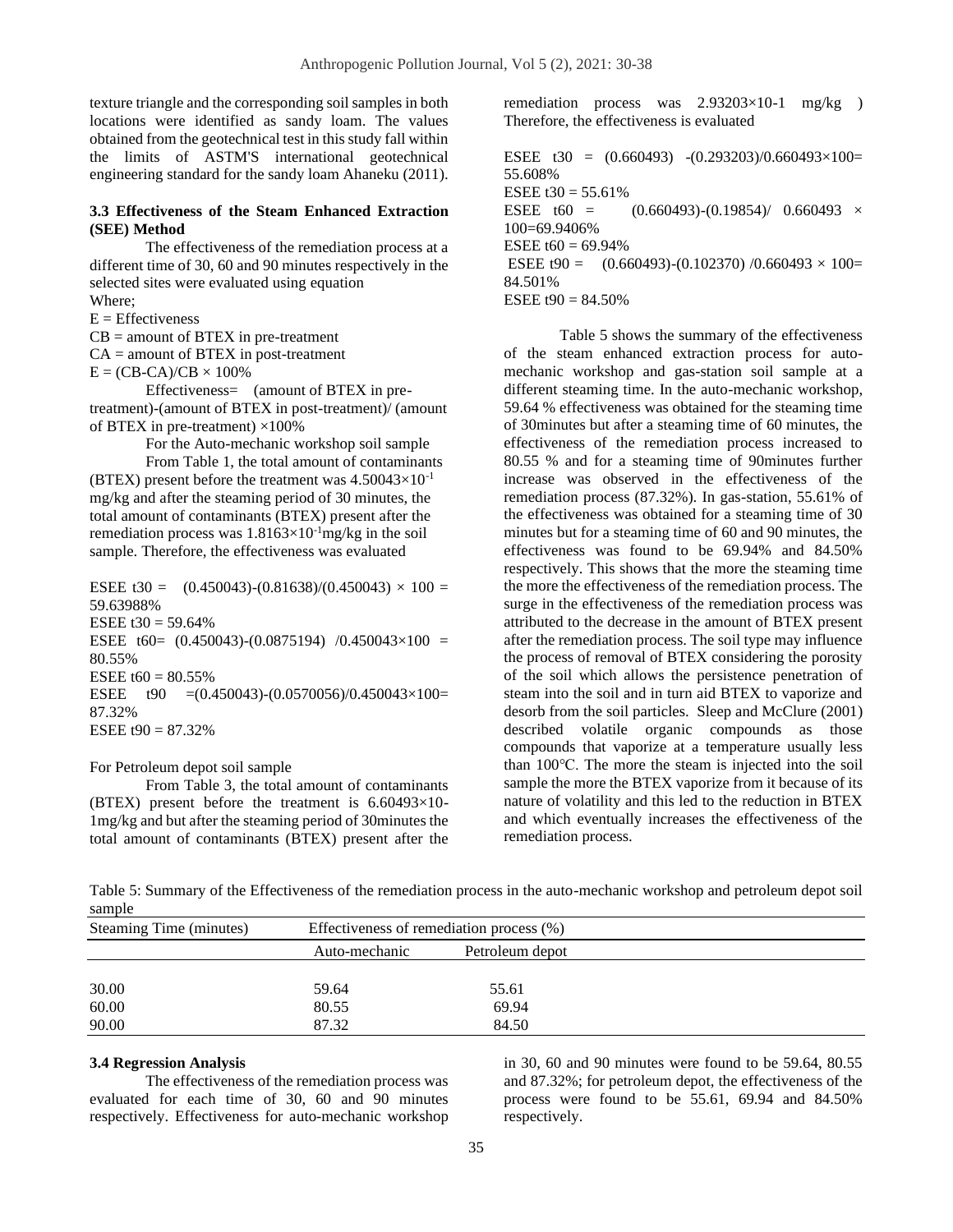In order to elucidate the relationship of correlation between the time of treatment and effectiveness of the remediation process, a regression analysis of the results obtained was carried out on results obtained. The line fit is shown in Figures 1 and 2 respectively for both the auto-mechanic workshop and petroleum depot. The R2 values obtained for the time of treatment with the effectiveness of the remediation process employed for both auto-mechanic workshop and gas-station are 0.984 and 0.993 respectively.

The linear equation is:

For auto-mechanic workshop:  $Y = 0.475x + 47.11$ ,  $R^2 =$ 0.984

For gas-station:  $Y = 0.482x + 40.99$ ,  $R^2 = 0.993$ Where;

Y= effectiveness of the remediation process

 $X=$  time of treatment

R= Coefficient of determination

The linear regression model developed shows an increase in the effectiveness of the remediation process as the time of treatment increases in the selected soil samples. These results agree with the results obtained by Van Eyk and Vreeken (1991) in the use of the Steam Enhanced Extraction technique for the removal of BTEX from the gas-station soil sample.

Figure 1 shows the graph of the effectiveness of the remediation with time. As the time of treatment increases the effectiveness of the remediation process also increases. The effectiveness is a dependable variable on the time of treatment. But at 110 minutes of the treatment time, total remediation will be achieved in the automechanic workshop. The R2 value shows that 98.4% of the data from the effectiveness are predicted from the time of treatment and the R2 value obtained also shows a good fit of the remediation method employed in the study.



Figure 1: The effectiveness of the SEE process varied with time in the Auto-mechanic workshop soil sample

The graph of the effectiveness of the remediation with time of treatment in the petroleum depot soil sample is shown in figure 2. As the steaming time increases the effectiveness of the remediation process increases. Also effectiveness is a dependable variable on time of treatment. But at 120 minutes of the treatment time, total

remediation will be achieved in the petroleum depot. The  $R<sup>2</sup>$  value shows that 99.3% of the data from the effectiveness are predicted from the time of treatment and it also show a good fit of the remediation method employed in the study.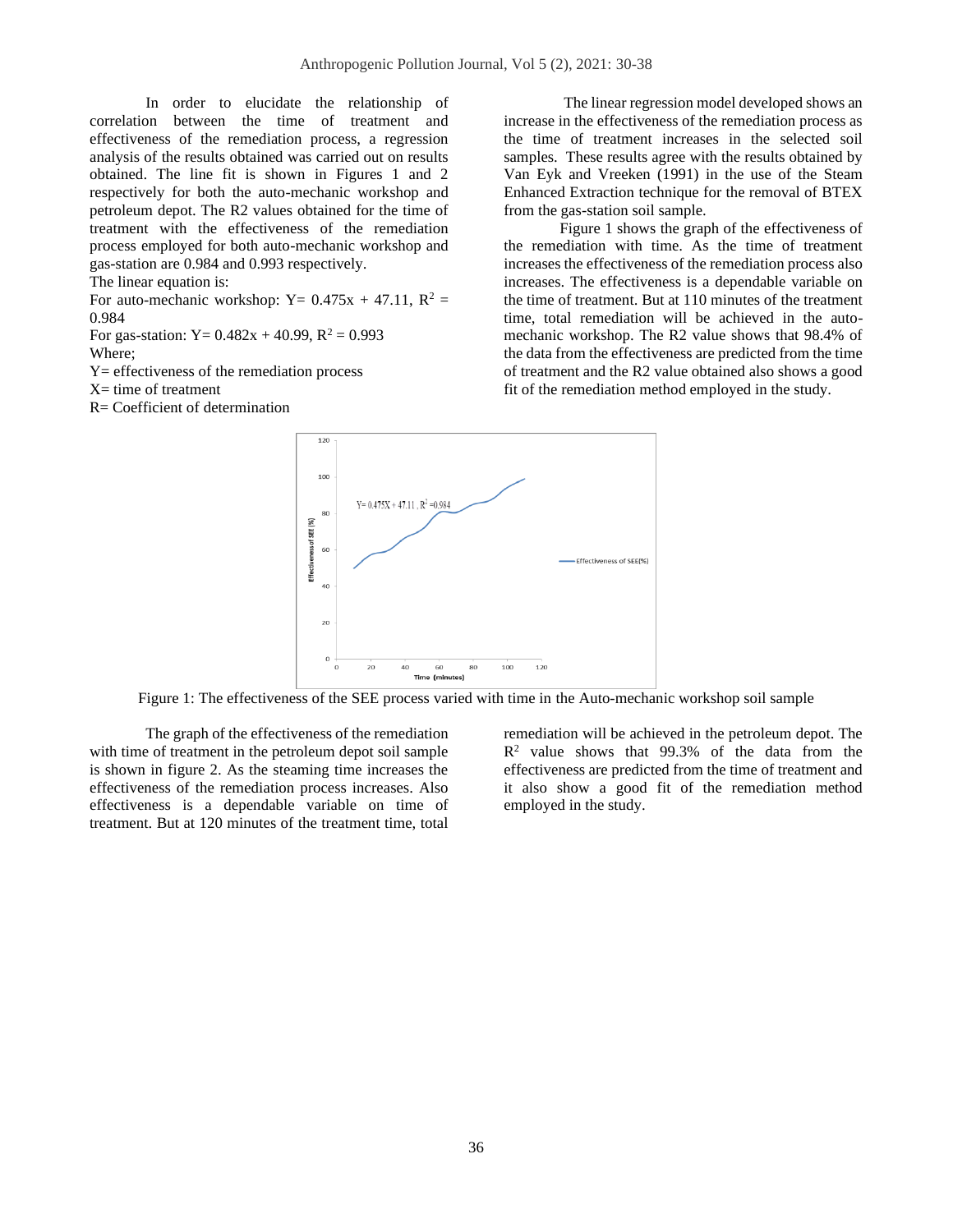

Figure 2: The effectiveness of the SEE process varied with time in the petroleum depot soil sample

#### **6.0 Conclusion**

The results obtained from the study revealed that steam enhanced extraction method of in-situ thermal treatment technology can be employed to remediate hydrocarbon (BTEX) polluted sites. Benzene, Toluene, Ethyl benzene and Ortho-Xylene composition is higher in auto-mechanic workshop while Meta-Xylene and Para-Xylene composition is higher in the petroleum depot. Benzene, Toluene and Ethyl benzene were insignificant in the selected soil samples. The study revealed that the total amount of BTEX composition ( $6.60493\times10-1$  mg/kg) in the petroleum depot is more than that of the auto-mechanic workshop (4.50043×10-1 mg/kg) and this can be attributed to the long years (30) of use of the site for petroleum discharge activities compared to the automechanic workshop established more than 10 years ago.

Effectiveness for the auto-mechanic workshop in 30, 60 and 90 minutes were found to be 59.64, 80.55 and 87.32% while that of the petroleum depot were found to be 55.61, 69.94 and 84.50%.

A regression analysis was used to forecast the time to achieve the total remediation of the sites. The R2 values obtained for auto-mechanic and petroleum depot showed that there was a strong relationship between the effectiveness and time of treatment. It can be predicted that with a treatment of 110 minutes and 120 minutes for auto-mechanic and gas-station respectively, complete remediation could be achieved.

This study therefore established that BTEX contaminated soil can be remediated effectively using steam enhanced extraction method an in situ remediation technique.

#### **7.0 Conflict of interest**

The authors declare that they have no conflict of interest.

# **References**

- Ahaneku I.E. (2011). Infiltration Characteristics of Two Major Agricultural Soils in North Central Nigeria. Agricultural Science Research Journals vol. 1(7); pp.166-171, September 2011
- Art, H.W., (1993). Volatile Organic Compounds in Art, H.W., ed., A dictionary of ecology and environmental sciences: New York, Henry Holt and Company. p.581
- Baker, R.S. and G. Heron. (2004). In-situ delivery of heat by thermal conduction and steam injection for improved DNAPL remediation. Proceedings of the 4th International Conf. on remediation of Chlorinated and Recalcitrant Compounds, Monterey, CA, May 24-27, 2004. Battelle, Columbus, OH.
- Beyke, G. and D. Fleming. (2002). Enhanced removal of separate phase viscous fuel by electrical resistance heating and multi-phase extraction. 9th Annual International Petroleum Environmental Conference, October 22-25, 2002, Albuquerque, NM.
- Beyke, G. and D. Fleming. (2005). In situ thermal remediation of DNAPL and LNAPL using Electrical resistance heating Remediation,15(3):5- 22pp

Bouyoucous CJ (1951). A recalibration of the hydrometer mechanical analysis of soil.Agron.J.

43: 434- 438pp

- Blundy, R. and P. Zionkowski. (1997). Final Report: Demonstration of Plasma In Situ Vitrification at the 904-65G K-Reactor Seepage Basin, WSRC-RP-97405.Westinghouse Savannah River Company,192 pp.
- Block,P., R. Brown, and D. Robinson (2004). Novel activation technologies for sodium Per sulphate in-situ chemical oxidation. Proceedings of the Fourth International Conference on the